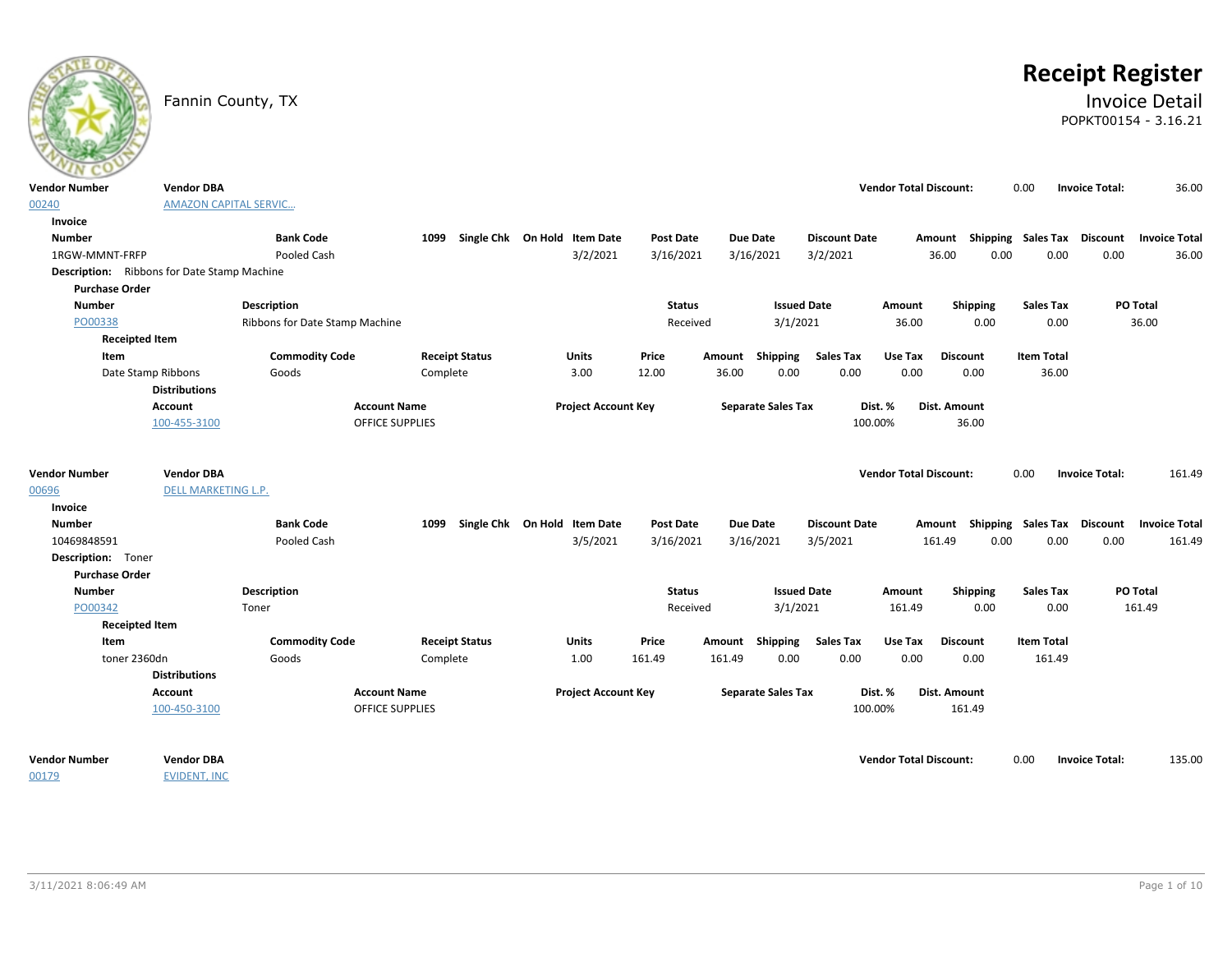| Invoice                            |                             |                       |                        |                                   |                            |                  |                    |                           |                      |                               |                     |                                    |                       |                      |
|------------------------------------|-----------------------------|-----------------------|------------------------|-----------------------------------|----------------------------|------------------|--------------------|---------------------------|----------------------|-------------------------------|---------------------|------------------------------------|-----------------------|----------------------|
| <b>Number</b>                      |                             | <b>Bank Code</b>      |                        | 1099 Single Chk On Hold Item Date |                            | Post Date        |                    | <b>Due Date</b>           | <b>Discount Date</b> |                               |                     | Amount Shipping Sales Tax Discount |                       | <b>Invoice Total</b> |
| 176414B                            |                             | Pooled Cash           |                        |                                   | 2/26/2021                  | 3/16/2021        |                    | 3/16/2021                 | 2/26/2021            |                               | 135.00              | 0.00<br>0.00                       | 0.00                  | 135.00               |
| <b>Description:</b> CID Supplies   |                             |                       |                        |                                   |                            |                  |                    |                           |                      |                               |                     |                                    |                       |                      |
| <b>Purchase Order</b>              |                             |                       |                        |                                   |                            |                  |                    |                           |                      |                               |                     |                                    |                       |                      |
| <b>Number</b>                      |                             | <b>Description</b>    |                        |                                   |                            | <b>Status</b>    |                    | <b>Issued Date</b>        |                      | Amount                        | <b>Shipping</b>     | <b>Sales Tax</b>                   |                       | PO Total             |
| PO00264                            |                             | <b>CID Supplies</b>   |                        |                                   |                            |                  | Partially Received | 1/20/2021                 |                      | 135.00                        | 0.00                | 0.00                               |                       | 135.00               |
| <b>Receipted Item</b>              |                             |                       |                        |                                   |                            |                  |                    |                           |                      |                               |                     |                                    |                       |                      |
| Item                               |                             | <b>Commodity Code</b> |                        | <b>Receipt Status</b>             | Units                      | Price            |                    | Amount Shipping           | <b>Sales Tax</b>     | Use Tax                       | <b>Discount</b>     | <b>Item Total</b>                  |                       |                      |
|                                    | Gunshot residue kits        | Goods                 | Complete               |                                   | 15.00                      | 9.00             | 135.00             | 0.00                      | 0.00                 | 0.00                          | 0.00                | 135.00                             |                       |                      |
|                                    | <b>Distributions</b>        |                       |                        |                                   |                            |                  |                    |                           |                      |                               |                     |                                    |                       |                      |
|                                    | <b>Account</b>              |                       | <b>Account Name</b>    |                                   | <b>Project Account Key</b> |                  |                    | <b>Separate Sales Tax</b> |                      | Dist. %                       | <b>Dist. Amount</b> |                                    |                       |                      |
|                                    | 100-560-3210                |                       | <b>PATROL SUPPLIES</b> |                                   |                            |                  |                    |                           |                      | 100.00%                       | 135.00              |                                    |                       |                      |
|                                    |                             |                       |                        |                                   |                            |                  |                    |                           |                      |                               |                     |                                    |                       |                      |
| <b>Vendor Number</b>               | <b>Vendor DBA</b>           |                       |                        |                                   |                            |                  |                    |                           |                      | <b>Vendor Total Discount:</b> |                     | 0.00                               | <b>Invoice Total:</b> | 816.60               |
| 00422                              | <b>GERMAINE DESIGNS INC</b> |                       |                        |                                   |                            |                  |                    |                           |                      |                               |                     |                                    |                       |                      |
| Invoice                            |                             |                       |                        |                                   |                            |                  |                    |                           |                      |                               |                     |                                    |                       |                      |
| <b>Number</b>                      |                             | <b>Bank Code</b>      | 1099                   | Single Chk On Hold Item Date      |                            | <b>Post Date</b> |                    | <b>Due Date</b>           | <b>Discount Date</b> |                               |                     | Amount Shipping Sales Tax Discount |                       | <b>Invoice Total</b> |
| 202123-2299                        |                             | Pooled Cash           | Y                      |                                   | 3/8/2021                   | 3/16/2021        |                    | 3/16/2021                 | 3/8/2021             |                               | 816.60              | 0.00<br>0.00                       | 0.00                  | 816.60               |
| <b>Description:</b> dispatch polos |                             |                       |                        |                                   |                            |                  |                    |                           |                      |                               |                     |                                    |                       |                      |
| <b>Purchase Order</b>              |                             |                       |                        |                                   |                            |                  |                    |                           |                      |                               |                     |                                    |                       |                      |
| <b>Number</b>                      |                             | <b>Description</b>    |                        |                                   |                            | <b>Status</b>    |                    | <b>Issued Date</b>        |                      | Amount                        | Shipping            | <b>Sales Tax</b>                   |                       | PO Total             |
| PO00320                            |                             | dispatch polos        |                        |                                   |                            | Received         |                    | 2/26/2021                 |                      | 816.60                        | 0.00                | 0.00                               |                       | 816.60               |
| <b>Receipted Item</b>              |                             |                       |                        |                                   |                            |                  |                    |                           |                      |                               |                     |                                    |                       |                      |
| Item                               |                             | <b>Commodity Code</b> |                        | <b>Receipt Status</b>             | Units                      | Price            |                    | Amount Shipping           | <b>Sales Tax</b>     | Use Tax                       | <b>Discount</b>     | <b>Item Total</b>                  |                       |                      |
| polo 2x                            |                             | Goods                 | Complete               |                                   | 3.00                       | 27.50            | 82.50              | 0.00                      | 0.00                 | 0.00                          | 0.00                | 82.50                              |                       |                      |
|                                    | <b>Distributions</b>        |                       |                        |                                   |                            |                  |                    |                           |                      |                               |                     |                                    |                       |                      |
|                                    | <b>Account</b>              |                       | <b>Account Name</b>    |                                   | <b>Project Account Key</b> |                  |                    | <b>Separate Sales Tax</b> |                      | Dist. %                       | Dist. Amount        |                                    |                       |                      |
|                                    | 100-560-3950                |                       | UNIFORMS/OTHER         |                                   |                            |                  |                    |                           |                      | 100.00%                       | 82.50               |                                    |                       |                      |
| <b>Receipted Item</b>              |                             |                       |                        |                                   |                            |                  |                    |                           |                      |                               |                     |                                    |                       |                      |
| Item                               |                             | <b>Commodity Code</b> |                        | <b>Receipt Status</b>             | Units                      | Price            |                    | Amount Shipping           | <b>Sales Tax</b>     | Use Tax                       | <b>Discount</b>     | <b>Item Total</b>                  |                       |                      |
| polo 6x                            |                             | Goods                 | Complete               |                                   | 3.00                       | 35.90            | 107.70             | 0.00                      | 0.00                 | 0.00                          | 0.00                | 107.70                             |                       |                      |
|                                    | <b>Distributions</b>        |                       |                        |                                   |                            |                  |                    |                           |                      |                               |                     |                                    |                       |                      |
|                                    | <b>Account</b>              |                       | <b>Account Name</b>    |                                   | <b>Project Account Key</b> |                  |                    | <b>Separate Sales Tax</b> |                      | Dist. %                       | Dist. Amount        |                                    |                       |                      |
|                                    | 100-560-3950                |                       | UNIFORMS/OTHER         |                                   |                            |                  |                    |                           |                      | 100.00%                       | 107.70              |                                    |                       |                      |
| <b>Receipted Item</b>              |                             |                       |                        |                                   |                            |                  |                    |                           |                      |                               |                     |                                    |                       |                      |
| Item                               |                             | <b>Commodity Code</b> |                        | <b>Receipt Status</b>             | Units                      | Price            |                    | Amount Shipping           | <b>Sales Tax</b>     | Use Tax                       | <b>Discount</b>     | <b>Item Total</b>                  |                       |                      |
|                                    | polo's for dispatch         | Goods                 | Complete               |                                   | 24.00                      | 26.10            | 626.40             | 0.00                      | 0.00                 | 0.00                          | 0.00                | 626.40                             |                       |                      |
|                                    | <b>Distributions</b>        |                       |                        |                                   |                            |                  |                    |                           |                      |                               |                     |                                    |                       |                      |
|                                    | <b>Account</b>              |                       | <b>Account Name</b>    |                                   | <b>Project Account Key</b> |                  |                    | <b>Separate Sales Tax</b> |                      | Dist. %                       | Dist. Amount        |                                    |                       |                      |
|                                    | 100-560-3950                |                       | UNIFORMS/OTHER         |                                   |                            |                  |                    |                           |                      | 100.00%                       | 626.40              |                                    |                       |                      |
|                                    |                             |                       |                        |                                   |                            |                  |                    |                           |                      |                               |                     |                                    |                       |                      |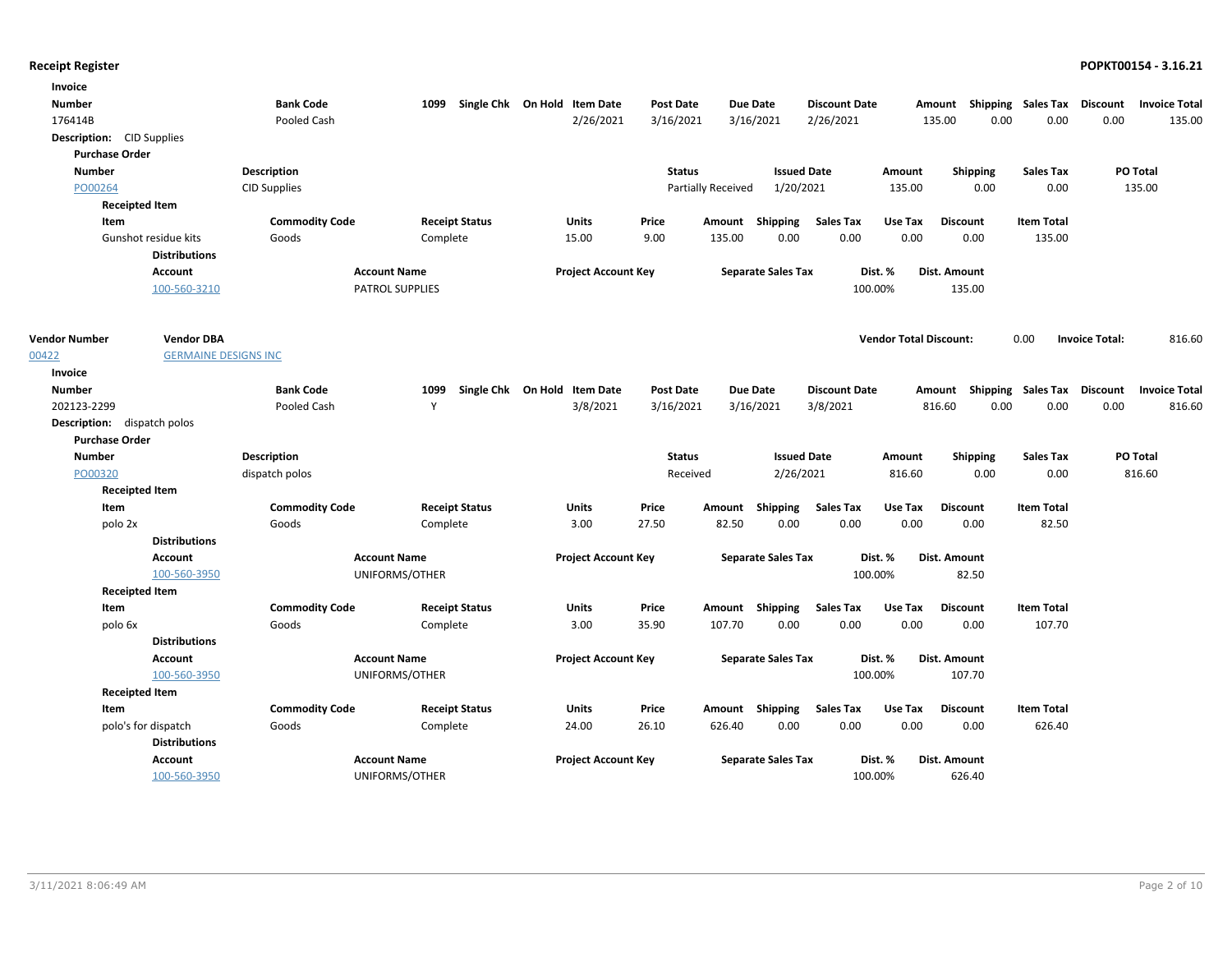| endor Total Discount:<br><b>Invoice Total:</b><br>580.87<br>0.00 |
|------------------------------------------------------------------|
|------------------------------------------------------------------|

| <b>Vendor Number</b>                     | <b>Vendor DBA</b>                                              |                           |                       |                       |                              |                  |                 |                           |                      | <b>Vendor Total Discount:</b> |                                    | 0.00                        | <b>Invoice Total:</b> | 580.87               |
|------------------------------------------|----------------------------------------------------------------|---------------------------|-----------------------|-----------------------|------------------------------|------------------|-----------------|---------------------------|----------------------|-------------------------------|------------------------------------|-----------------------------|-----------------------|----------------------|
| <b>VEN02201</b>                          | <b>Hydrotex</b>                                                |                           |                       |                       |                              |                  |                 |                           |                      |                               |                                    |                             |                       |                      |
| Invoice                                  |                                                                |                           |                       |                       |                              |                  |                 |                           |                      |                               |                                    |                             |                       |                      |
| <b>Number</b>                            |                                                                | <b>Bank Code</b>          | 1099                  |                       | Single Chk On Hold Item Date | Post Date        | <b>Due Date</b> |                           | <b>Discount Date</b> |                               | Amount Shipping Sales Tax Discount |                             |                       | <b>Invoice Total</b> |
| 446702                                   |                                                                | Pooled Cash               | Y                     |                       | 3/5/2021                     | 3/16/2021        | 3/16/2021       |                           | 3/5/2021             |                               | 580.87<br>0.00                     | 0.00                        | 0.00                  | 580.87               |
| Description: Oil                         |                                                                |                           |                       |                       |                              |                  |                 |                           |                      |                               |                                    |                             |                       |                      |
| <b>Purchase Order</b>                    |                                                                |                           |                       |                       |                              |                  |                 |                           |                      |                               |                                    |                             |                       |                      |
| Number                                   |                                                                | <b>Description</b>        |                       |                       |                              | <b>Status</b>    |                 | <b>Issued Date</b>        |                      | Amount                        | <b>Shipping</b>                    | <b>Sales Tax</b>            |                       | PO Total             |
| PO00354                                  |                                                                | Oil                       |                       |                       |                              | Received         |                 | 3/10/2021                 |                      | 580.87                        | 0.00                               | 0.00                        |                       | 580.87               |
| <b>Receipted Item</b>                    |                                                                |                           |                       |                       |                              |                  |                 |                           |                      |                               |                                    |                             |                       |                      |
| Item                                     |                                                                | <b>Commodity Code</b>     |                       | <b>Receipt Status</b> | <b>Units</b>                 | Price            | Amount Shipping |                           | <b>Sales Tax</b>     | Use Tax                       | <b>Discount</b>                    | <b>Item Total</b>           |                       |                      |
| Power Kleen                              |                                                                | Goods                     |                       | Complete              | 1.00                         | 343.94           | 343.94          | 0.00                      | 0.00                 | 0.00                          | 0.00                               | 343.94                      |                       |                      |
|                                          | <b>Distributions</b>                                           |                           |                       |                       |                              |                  |                 |                           |                      |                               |                                    |                             |                       |                      |
|                                          | <b>Account</b>                                                 |                           | <b>Account Name</b>   |                       | <b>Project Account Key</b>   |                  |                 | <b>Separate Sales Tax</b> |                      | Dist. %                       | Dist. Amount                       |                             |                       |                      |
|                                          | 230-623-3400                                                   |                           | <b>SHOP SUPPLIES</b>  |                       |                              |                  |                 |                           | 100.00%              |                               | 343.94                             |                             |                       |                      |
| <b>Receipted Item</b>                    |                                                                |                           |                       |                       |                              |                  |                 |                           |                      |                               |                                    |                             |                       |                      |
| Item                                     |                                                                | <b>Commodity Code</b>     |                       | <b>Receipt Status</b> | <b>Units</b>                 | Price            | Amount Shipping |                           | <b>Sales Tax</b>     | Use Tax                       | <b>Discount</b>                    | <b>Item Total</b>           |                       |                      |
| Ultra #2                                 |                                                                | Goods                     |                       | Complete              | 1.00                         | 236.93           | 236.93          | 0.00                      | 0.00                 | 0.00                          | 0.00                               | 236.93                      |                       |                      |
|                                          | <b>Distributions</b>                                           |                           |                       |                       |                              |                  |                 |                           |                      |                               |                                    |                             |                       |                      |
|                                          | <b>Account</b>                                                 |                           | <b>Account Name</b>   |                       | <b>Project Account Key</b>   |                  |                 | <b>Separate Sales Tax</b> |                      | Dist. %                       | Dist. Amount                       |                             |                       |                      |
|                                          | 230-623-3400                                                   |                           | <b>SHOP SUPPLIES</b>  |                       |                              |                  |                 |                           | 100.00%              |                               | 236.93                             |                             |                       |                      |
| <b>Vendor Number</b><br>00378<br>Invoice | <b>Vendor DBA</b><br><b>JPMORGAN CHASE BANK</b>                |                           |                       |                       |                              |                  |                 |                           |                      | <b>Vendor Total Discount:</b> |                                    | 0.00                        | <b>Invoice Total:</b> | 819.32               |
| <b>Number</b>                            |                                                                | <b>Bank Code</b>          | 1099                  |                       | Single Chk On Hold Item Date | <b>Post Date</b> | <b>Due Date</b> |                           | <b>Discount Date</b> |                               | Amount                             | <b>Shipping Sales Tax</b>   | Discount              | <b>Invoice Total</b> |
| INV0001423                               |                                                                | Pooled Cash               |                       |                       | 2/9/2021                     | 3/16/2021        | 3/16/2021       |                           | 2/9/2021             |                               | 0.00<br>100.69                     | 0.00                        | 0.00                  | 100.69               |
| <b>Description:</b> Fingerprint Reader   |                                                                |                           |                       |                       |                              |                  |                 |                           |                      |                               |                                    |                             |                       |                      |
| <b>Purchase Order</b>                    |                                                                |                           |                       |                       |                              |                  |                 |                           |                      |                               |                                    |                             |                       |                      |
| <b>Number</b>                            |                                                                | <b>Description</b>        |                       |                       |                              | <b>Status</b>    |                 | <b>Issued Date</b>        |                      | Amount                        | <b>Shipping</b>                    | <b>Sales Tax</b>            |                       | PO Total             |
| PO00302                                  |                                                                | <b>Fingerprint Reader</b> |                       |                       |                              | Received         |                 | 2/9/2021                  |                      | 100.69                        | 0.00                               | 0.00                        |                       | 100.69               |
| <b>Receipted Item</b>                    |                                                                |                           |                       |                       |                              |                  |                 |                           |                      |                               |                                    |                             |                       |                      |
| Item                                     |                                                                | <b>Commodity Code</b>     |                       | <b>Receipt Status</b> | <b>Units</b>                 | Price            | Amount          | Shipping                  | <b>Sales Tax</b>     | Use Tax                       | <b>Discount</b>                    | <b>Item Total</b>           |                       |                      |
|                                          | Fingerprint Reader PArt # 407020 Goods<br><b>Distributions</b> |                           |                       | Complete              | 1.00                         | 100.69           | 100.69          | 0.00                      | 0.00                 | 0.00                          | 0.00                               | 100.69                      |                       |                      |
|                                          | <b>Account</b>                                                 |                           | <b>Account Name</b>   |                       | <b>Project Account Key</b>   |                  |                 | <b>Separate Sales Tax</b> |                      | Dist. %                       | Dist. Amount                       |                             |                       |                      |
|                                          | 100-503-5740                                                   |                           | COMPUTER/WEB SOFTWARE |                       |                              |                  |                 |                           | 100.00%              |                               | 100.69                             |                             |                       |                      |
| Invoice                                  |                                                                |                           |                       |                       |                              |                  |                 |                           |                      |                               |                                    |                             |                       |                      |
| <b>Number</b>                            |                                                                | <b>Bank Code</b>          | 1099                  |                       | Single Chk On Hold Item Date | <b>Post Date</b> | <b>Due Date</b> |                           | <b>Discount Date</b> |                               | Amount                             | Shipping Sales Tax Discount |                       | <b>Invoice Total</b> |
| INV0001424                               |                                                                | Pooled Cash               |                       |                       | 2/10/2021                    | 3/16/2021        | 3/16/2021       |                           | 2/10/2021            |                               | 0.00<br>79.00                      | 0.00                        | 0.00                  | 79.00                |
| <b>Description:</b> Training             |                                                                |                           |                       |                       |                              |                  |                 |                           |                      |                               |                                    |                             |                       |                      |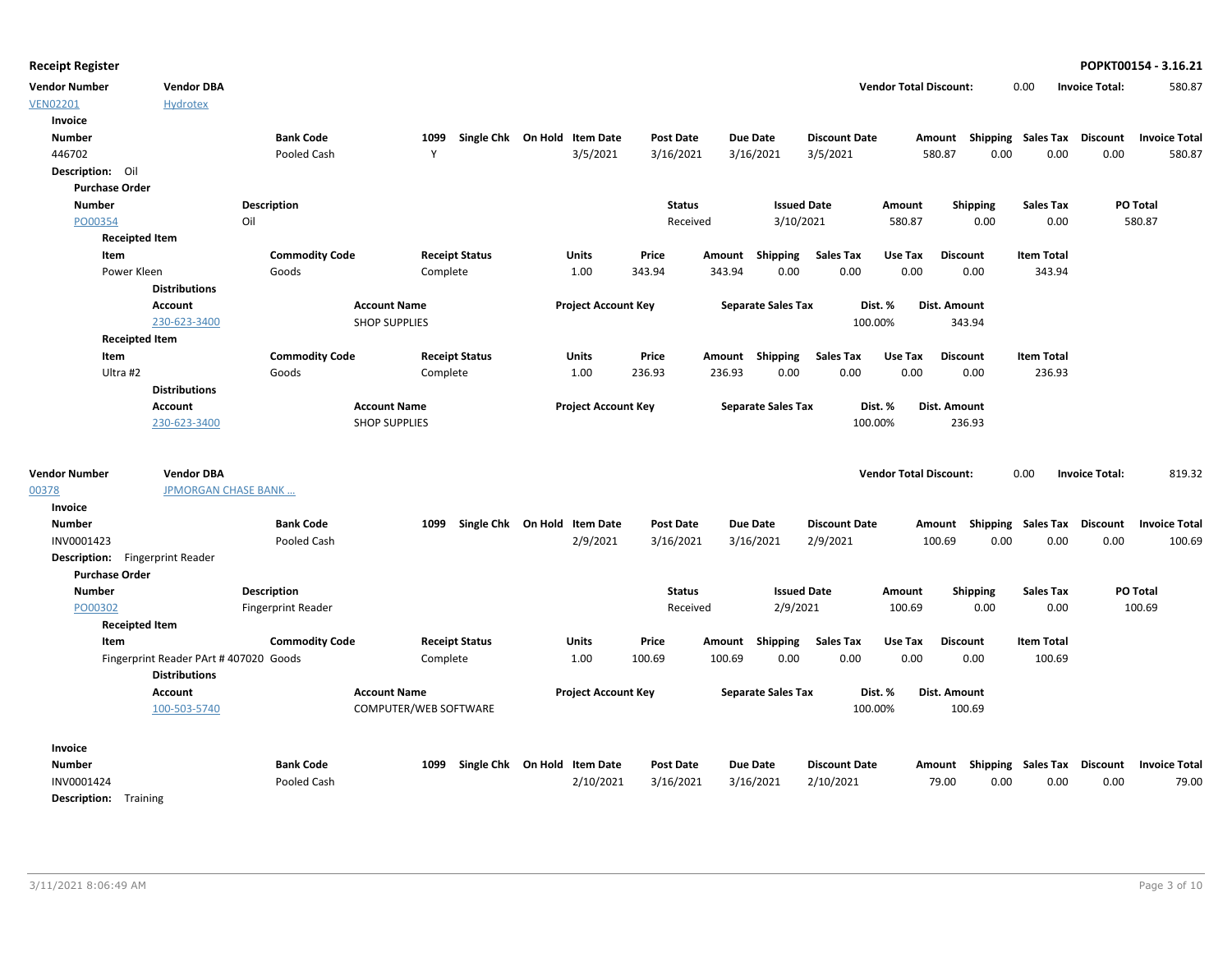| <b>Purchase Order</b>                    |                       |                               |                                   |                  |        |                           |                      |         |                                    |                    |          |                      |
|------------------------------------------|-----------------------|-------------------------------|-----------------------------------|------------------|--------|---------------------------|----------------------|---------|------------------------------------|--------------------|----------|----------------------|
| <b>Number</b>                            | <b>Description</b>    |                               |                                   | <b>Status</b>    |        | <b>Issued Date</b>        |                      | Amount  | <b>Shipping</b>                    | Sales Tax          | PO Total |                      |
| PO00305                                  | Training              |                               |                                   | Received         |        | 2/10/2021                 |                      | 79.00   | 0.00                               | 0.00               | 79.00    |                      |
| <b>Receipted Item</b>                    |                       |                               |                                   |                  |        |                           |                      |         |                                    |                    |          |                      |
| Item                                     | <b>Commodity Code</b> | <b>Receipt Status</b>         | Units                             | Price            | Amount | Shipping                  | Sales Tax            | Use Tax | <b>Discount</b>                    | <b>Item Total</b>  |          |                      |
| <b>Training Classd CE</b>                | Goods                 | Complete                      | 1.00                              | 79.00            | 79.00  | 0.00                      | 0.00                 | 0.00    | 0.00                               | 79.00              |          |                      |
| <b>Distributions</b>                     |                       |                               |                                   |                  |        |                           |                      |         |                                    |                    |          |                      |
| Account                                  | <b>Account Name</b>   |                               | <b>Project Account Key</b>        |                  |        | <b>Separate Sales Tax</b> |                      | Dist. % | Dist. Amount                       |                    |          |                      |
| 100-496-4270                             |                       | OUT OF COUNTY TRAVEL/TRAINING |                                   |                  |        |                           | 100.00%              |         | 79.00                              |                    |          |                      |
| Invoice                                  |                       |                               |                                   |                  |        |                           |                      |         |                                    |                    |          |                      |
| Number                                   | <b>Bank Code</b>      | Single Chk On Hold<br>1099    | <b>Item Date</b>                  | <b>Post Date</b> |        | Due Date                  | <b>Discount Date</b> |         | Amount                             | Shipping Sales Tax | Discount | <b>Invoice Total</b> |
| INV0001426                               | Pooled Cash           |                               | 1/27/2021                         | 3/16/2021        |        | 3/16/2021                 | 1/27/2021            |         | 168.87<br>0.00                     | 0.00               | 0.00     | 168.87               |
| Description: Paint                       |                       |                               |                                   |                  |        |                           |                      |         |                                    |                    |          |                      |
| <b>Purchase Order</b>                    |                       |                               |                                   |                  |        |                           |                      |         |                                    |                    |          |                      |
| <b>Number</b>                            | Description           |                               |                                   | <b>Status</b>    |        | <b>Issued Date</b>        |                      | Amount  | Shipping                           | <b>Sales Tax</b>   | PO Total |                      |
| PO00282                                  | Paint                 |                               |                                   | Received         |        | 1/27/2021                 |                      | 168.87  | 0.00                               | 0.00               | 168.87   |                      |
| <b>Receipted Item</b>                    |                       |                               |                                   |                  |        |                           |                      |         |                                    |                    |          |                      |
| Item                                     | <b>Commodity Code</b> | <b>Receipt Status</b>         | Units                             | Price            | Amount | Shipping                  | <b>Sales Tax</b>     | Use Tax | <b>Discount</b>                    | <b>Item Total</b>  |          |                      |
| Paint for Adult Probation (5-gallc Goods |                       | Complete                      | 1.00                              | 168.87           | 168.87 | 0.00                      | 0.00                 | 0.00    | 0.00                               | 168.87             |          |                      |
| <b>Distributions</b>                     |                       |                               |                                   |                  |        |                           |                      |         |                                    |                    |          |                      |
| <b>Account</b>                           |                       | <b>Account Name</b>           | <b>Project Account Key</b>        |                  |        | <b>Separate Sales Tax</b> |                      | Dist. % | Dist. Amount                       |                    |          |                      |
| 100-570-5720                             |                       | OFFICE EQUIPMENT              |                                   |                  |        |                           | 100.00%              |         | 168.87                             |                    |          |                      |
| Invoice                                  |                       |                               |                                   |                  |        |                           |                      |         |                                    |                    |          |                      |
| Number                                   | <b>Bank Code</b>      | 1099                          | Single Chk On Hold Item Date      | <b>Post Date</b> |        | <b>Due Date</b>           | <b>Discount Date</b> |         | Amount Shipping Sales Tax          |                    | Discount | <b>Invoice Total</b> |
| INV0001428                               | Pooled Cash           |                               | 3/3/2021                          | 3/16/2021        |        | 3/16/2021                 | 3/3/2021             |         | 42.00<br>9.16                      | 0.00               | 0.00     | 51.16                |
| <b>Description:</b> Scanner Parts        |                       |                               |                                   |                  |        |                           |                      |         |                                    |                    |          |                      |
| <b>Purchase Order</b>                    |                       |                               |                                   |                  |        |                           |                      |         |                                    |                    |          |                      |
| <b>Number</b>                            | Description           |                               |                                   | <b>Status</b>    |        | <b>Issued Date</b>        |                      | Amount  | <b>Shipping</b>                    | <b>Sales Tax</b>   | PO Total |                      |
| PO00348                                  | <b>Scanner Parts</b>  |                               |                                   | Received         |        | 3/3/2021                  |                      | 42.00   | 9.16                               | 0.00               | 51.16    |                      |
| <b>Receipted Item</b>                    |                       |                               |                                   |                  |        |                           |                      |         |                                    |                    |          |                      |
| Item                                     | <b>Commodity Code</b> | <b>Receipt Status</b>         | Units                             | Price            | Amount | Shipping                  | <b>Sales Tax</b>     | Use Tax | <b>Discount</b>                    | <b>Item Total</b>  |          |                      |
| Rollers                                  | Goods                 | Complete                      | 2.00                              | 21.00            | 42.00  | 9.16                      | 0.00                 | 0.00    | 0.00                               | 51.16              |          |                      |
| <b>Distributions</b>                     |                       |                               |                                   |                  |        |                           |                      |         |                                    |                    |          |                      |
| <b>Account</b>                           |                       | <b>Account Name</b>           | <b>Project Account Key</b>        |                  |        | <b>Separate Sales Tax</b> |                      | Dist. % | Dist. Amount                       |                    |          |                      |
| 100-503-5740                             |                       | COMPUTER/WEB SOFTWARE         |                                   |                  |        |                           | 100.00%              |         | 51.16                              |                    |          |                      |
| Invoice                                  |                       |                               |                                   |                  |        |                           |                      |         |                                    |                    |          |                      |
| <b>Number</b>                            | <b>Bank Code</b>      |                               | 1099 Single Chk On Hold Item Date | <b>Post Date</b> |        | Due Date                  | <b>Discount Date</b> |         | Amount Shipping Sales Tax Discount |                    |          | <b>Invoice Total</b> |
| INV0001445                               | Pooled Cash           |                               | 3/10/2021                         | 3/16/2021        |        | 3/16/2021                 | 3/10/2021            |         | 0.00<br>319.60                     | 0.00               | 0.00     | 319.60               |
| Description: Ammunition                  |                       |                               |                                   |                  |        |                           |                      |         |                                    |                    |          |                      |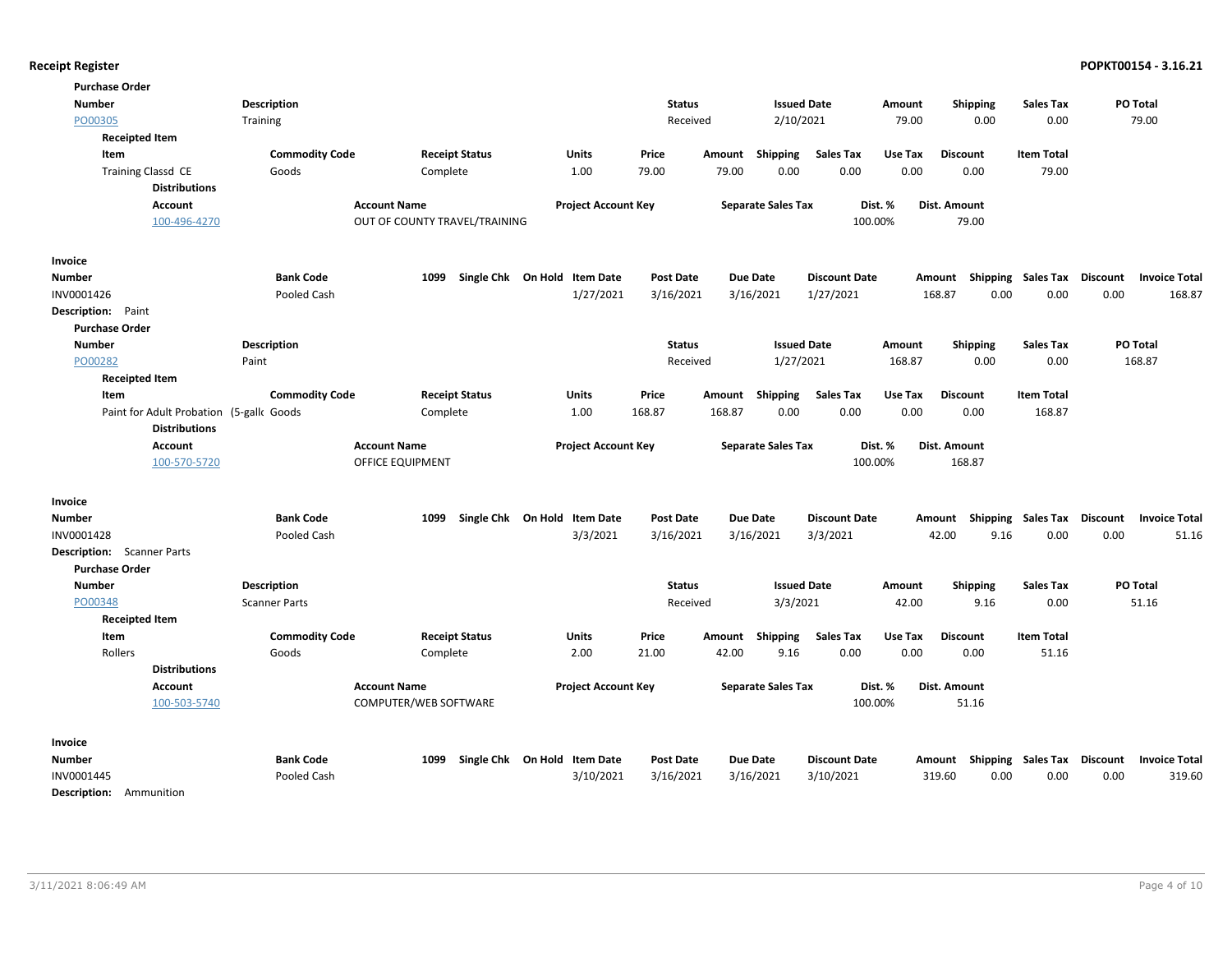| <b>Purchase Order</b>               |                      |                       |                        |                                          |                               |        |                           |                                  |                               |                                    |                            |                                                          |
|-------------------------------------|----------------------|-----------------------|------------------------|------------------------------------------|-------------------------------|--------|---------------------------|----------------------------------|-------------------------------|------------------------------------|----------------------------|----------------------------------------------------------|
| <b>Number</b>                       |                      | Description           |                        |                                          | <b>Status</b>                 |        | <b>Issued Date</b>        |                                  | Amount                        | Shipping                           | <b>Sales Tax</b>           | PO Total                                                 |
| PO00278                             |                      | Ammunition            |                        |                                          | Received                      |        | 1/27/2021                 |                                  | 319.60                        | 0.00                               | 0.00                       | 319.60                                                   |
| <b>Receipted Item</b>               |                      |                       |                        |                                          |                               |        |                           |                                  |                               |                                    |                            |                                                          |
| Item                                |                      | <b>Commodity Code</b> | <b>Receipt Status</b>  | Units                                    | Price                         | Amount | <b>Shipping</b>           | <b>Sales Tax</b>                 | Use Tax                       | <b>Discount</b>                    | <b>Item Total</b>          |                                                          |
| 9MM                                 |                      | Goods                 | Complete               | 8.00                                     | 39.95                         | 319.60 | 0.00                      | 0.00                             | 0.00                          | 0.00                               | 319.60                     |                                                          |
|                                     | <b>Distributions</b> |                       |                        |                                          |                               |        |                           |                                  |                               |                                    |                            |                                                          |
|                                     | Account              |                       | <b>Account Name</b>    | <b>Project Account Key</b>               |                               |        | <b>Separate Sales Tax</b> |                                  | Dist. %                       | Dist. Amount                       |                            |                                                          |
|                                     | 100-475-3100         |                       | <b>OFFICE SUPPLIES</b> |                                          |                               |        |                           |                                  | 100.00%                       | 319.60                             |                            |                                                          |
| Invoice                             |                      |                       |                        |                                          |                               |        |                           |                                  |                               |                                    |                            |                                                          |
| <b>Number</b>                       |                      | <b>Bank Code</b>      | 1099                   | Single Chk On Hold Item Date             | <b>Post Date</b>              |        | Due Date                  | <b>Discount Date</b>             |                               | Amount Shipping Sales Tax Discount |                            | <b>Invoice Total</b>                                     |
| INV0001446                          |                      | Pooled Cash           |                        | 3/10/2021                                | 3/16/2021                     |        | 3/16/2021                 | 3/10/2021                        |                               | 0.00<br>100.00                     | 0.00                       | 0.00<br>100.00                                           |
| <b>Description:</b> Law Book        |                      |                       |                        |                                          |                               |        |                           |                                  |                               |                                    |                            |                                                          |
| <b>Purchase Order</b>               |                      |                       |                        |                                          |                               |        |                           |                                  |                               |                                    |                            |                                                          |
| <b>Number</b>                       |                      | <b>Description</b>    |                        |                                          | <b>Status</b>                 |        | <b>Issued Date</b>        |                                  | Amount                        | Shipping                           | <b>Sales Tax</b>           | PO Total                                                 |
| PO00335                             |                      | Law Book              |                        |                                          | Received                      |        | 2/26/2021                 |                                  | 100.00                        | 0.00                               | 0.00                       | 100.00                                                   |
| <b>Receipted Item</b>               |                      |                       |                        |                                          |                               |        |                           |                                  |                               |                                    |                            |                                                          |
| Item                                |                      | <b>Commodity Code</b> | <b>Receipt Status</b>  | Units                                    | Price                         | Amount | <b>Shipping</b>           | <b>Sales Tax</b>                 | Use Tax                       | <b>Discount</b>                    | <b>Item Total</b>          |                                                          |
| <b>Criminal Codes</b>               |                      | Goods                 | Complete               | 1.00                                     | 100.00                        | 100.00 | 0.00                      | 0.00                             | 0.00                          | 0.00                               | 100.00                     |                                                          |
|                                     | <b>Distributions</b> |                       |                        |                                          |                               |        |                           |                                  |                               |                                    |                            |                                                          |
|                                     | Account              |                       | <b>Account Name</b>    | <b>Project Account Key</b>               |                               |        | <b>Separate Sales Tax</b> |                                  | Dist. %                       | Dist. Amount                       |                            |                                                          |
|                                     | 100-403-3100         |                       | <b>OFFICE SUPPLIES</b> |                                          |                               |        |                           |                                  | 100.00%                       | 100.00                             |                            |                                                          |
|                                     |                      |                       |                        |                                          |                               |        |                           |                                  |                               |                                    |                            |                                                          |
| <b>Vendor Number</b>                | <b>Vendor DBA</b>    |                       |                        |                                          |                               |        |                           |                                  | <b>Vendor Total Discount:</b> |                                    | 0.00                       | <b>Invoice Total:</b><br>1,097.60                        |
| 00216                               | <b>OFFICE DEPOT</b>  |                       |                        |                                          |                               |        |                           |                                  |                               |                                    |                            |                                                          |
| <b>Invoice</b>                      |                      | <b>Bank Code</b>      | 1099                   |                                          |                               |        | Due Date                  |                                  |                               |                                    |                            |                                                          |
| <b>Number</b><br>160402210001       |                      | Pooled Cash           |                        | Single Chk On Hold Item Date<br>3/2/2021 | <b>Post Date</b><br>3/16/2021 |        | 3/16/2021                 | <b>Discount Date</b><br>3/2/2021 |                               | Amount<br>0.00<br>59.98            | Shipping Sales Tax<br>0.00 | <b>Discount</b><br><b>Invoice Total</b><br>0.00<br>59.98 |
| <b>Description:</b> Office Supplies |                      |                       |                        |                                          |                               |        |                           |                                  |                               |                                    |                            |                                                          |
| <b>Purchase Order</b>               |                      |                       |                        |                                          |                               |        |                           |                                  |                               |                                    |                            |                                                          |
| <b>Number</b>                       |                      | <b>Description</b>    |                        |                                          | <b>Status</b>                 |        | <b>Issued Date</b>        |                                  | Amount                        | Shipping                           | <b>Sales Tax</b>           | PO Total                                                 |
| PO00339                             |                      | Office Supplies       |                        |                                          | Received                      |        | 3/1/2021                  |                                  | 59.98                         | 0.00                               | 0.00                       | 59.98                                                    |
| <b>Receipted Item</b>               |                      |                       |                        |                                          |                               |        |                           |                                  |                               |                                    |                            |                                                          |
| Item                                |                      | <b>Commodity Code</b> | <b>Receipt Status</b>  | Units                                    | Price                         | Amount | Shipping                  | <b>Sales Tax</b>                 | Use Tax                       | <b>Discount</b>                    | <b>Item Total</b>          |                                                          |
| Paper                               |                      | Goods                 | Complete               | 2.00                                     | 29.99                         | 59.98  | 0.00                      | 0.00                             | 0.00                          | 0.00                               | 59.98                      |                                                          |
|                                     | <b>Distributions</b> |                       |                        |                                          |                               |        |                           |                                  |                               |                                    |                            |                                                          |
|                                     | <b>Account</b>       |                       | <b>Account Name</b>    | <b>Project Account Key</b>               |                               |        | <b>Separate Sales Tax</b> |                                  | Dist. %                       | Dist. Amount                       |                            |                                                          |
|                                     | 100-403-3100         |                       | <b>OFFICE SUPPLIES</b> |                                          |                               |        |                           |                                  | 100.00%                       | 59.98                              |                            |                                                          |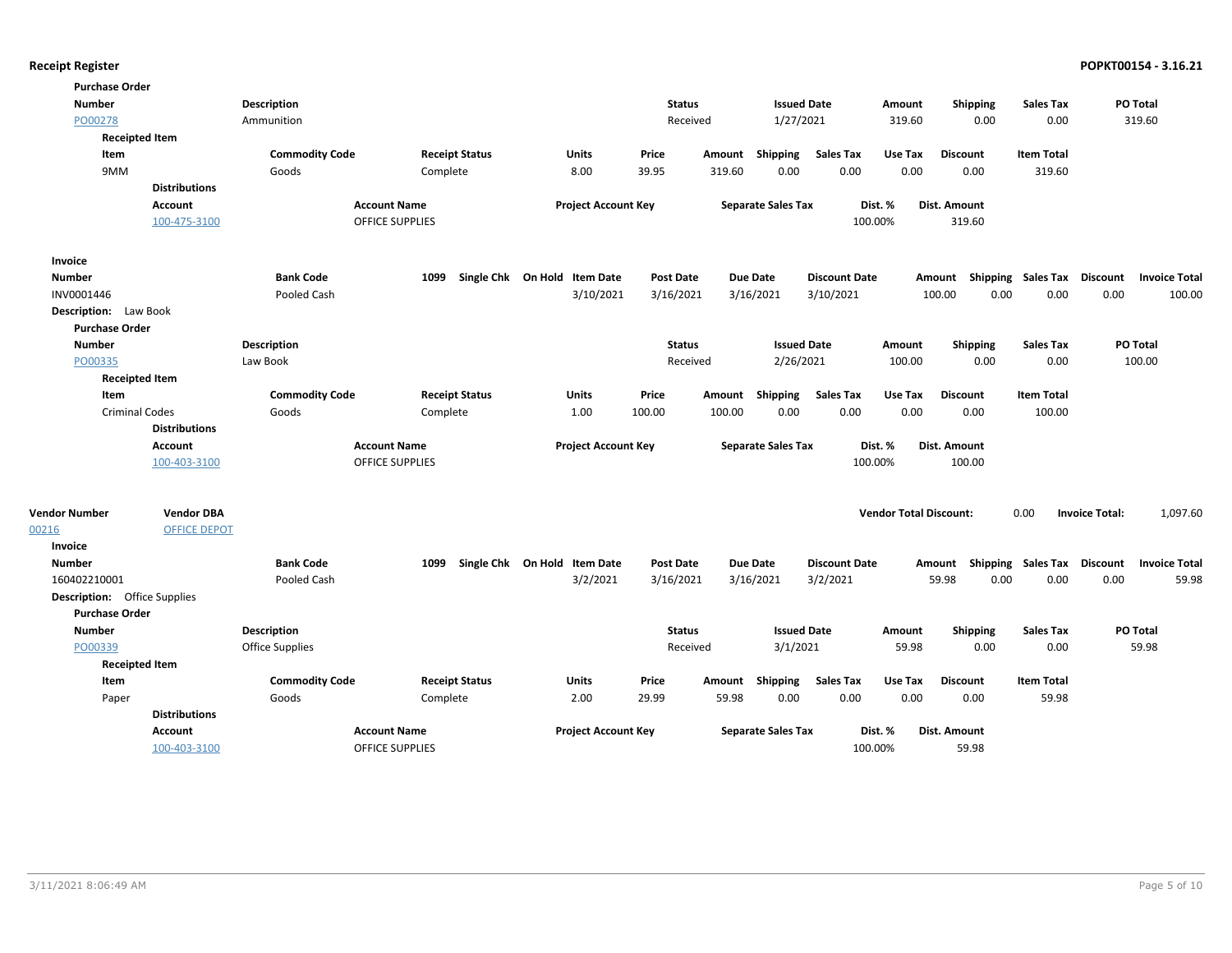| Invoice                                |                       |                                               |                              |                  |        |                           |                      |         |                           |                   |          |                      |
|----------------------------------------|-----------------------|-----------------------------------------------|------------------------------|------------------|--------|---------------------------|----------------------|---------|---------------------------|-------------------|----------|----------------------|
| <b>Number</b>                          | <b>Bank Code</b>      | 1099                                          | Single Chk On Hold Item Date | <b>Post Date</b> |        | <b>Due Date</b>           | <b>Discount Date</b> |         | Amount Shipping Sales Tax |                   | Discount | <b>Invoice Total</b> |
| 160408973001                           | Pooled Cash           |                                               | 3/10/2021                    | 3/16/2021        |        | 3/16/2021                 | 3/10/2021            |         | 0.00<br>876.96            | 0.00              | 0.00     | 876.96               |
| Description: Toner                     |                       |                                               |                              |                  |        |                           |                      |         |                           |                   |          |                      |
| <b>Purchase Order</b>                  |                       |                                               |                              |                  |        |                           |                      |         |                           |                   |          |                      |
| <b>Number</b>                          | Description           |                                               |                              | <b>Status</b>    |        | <b>Issued Date</b>        |                      | Amount  | <b>Shipping</b>           | <b>Sales Tax</b>  |          | <b>PO Total</b>      |
| PO00336<br>Toner                       |                       |                                               |                              | Received         |        | 3/1/2021                  |                      | 876.96  | 0.00                      | 0.00              |          | 876.96               |
| <b>Receipted Item</b>                  |                       |                                               |                              |                  |        |                           |                      |         |                           |                   |          |                      |
| Item                                   | <b>Commodity Code</b> | <b>Receipt Status</b>                         | Units                        | Price            | Amount | Shipping                  | <b>Sales Tax</b>     | Use Tax | <b>Discount</b>           | <b>Item Total</b> |          |                      |
| HP 414X High-Yield Black Toner # Goods |                       | Complete                                      | 1.00                         | 171.99           | 171.99 | 0.00                      | 0.00                 | 0.00    | 0.00                      | 171.99            |          |                      |
| <b>Distributions</b>                   |                       |                                               |                              |                  |        |                           |                      |         |                           |                   |          |                      |
| Account                                |                       | <b>Account Name</b>                           | <b>Project Account Key</b>   |                  |        | <b>Separate Sales Tax</b> | Dist. %              |         | Dist. Amount              |                   |          |                      |
| 100-560-3100                           |                       | <b>OFFICE SUPPLIES</b>                        |                              |                  |        |                           | 100.00%              |         | 171.99                    |                   |          |                      |
| <b>Receipted Item</b>                  |                       |                                               |                              |                  |        |                           |                      |         |                           |                   |          |                      |
| Item                                   | <b>Commodity Code</b> | <b>Receipt Status</b>                         | Units                        | Price            |        | Amount Shipping           | <b>Sales Tax</b>     | Use Tax | <b>Discount</b>           | <b>Item Total</b> |          |                      |
| HP 414X High-Yield Cyan Toner #9 Goods |                       | Complete                                      | 1.00                         | 234.99           | 234.99 | 0.00                      | 0.00                 | 0.00    | 0.00                      | 234.99            |          |                      |
| <b>Distributions</b>                   |                       |                                               |                              |                  |        |                           |                      |         |                           |                   |          |                      |
| Account<br>100-560-3100                |                       | <b>Account Name</b><br><b>OFFICE SUPPLIES</b> | <b>Project Account Key</b>   |                  |        | <b>Separate Sales Tax</b> | Dist. %<br>100.00%   |         | Dist. Amount<br>234.99    |                   |          |                      |
| <b>Receipted Item</b>                  |                       |                                               |                              |                  |        |                           |                      |         |                           |                   |          |                      |
| Item                                   | <b>Commodity Code</b> | <b>Receipt Status</b>                         | Units                        | Price            |        | Amount Shipping           | <b>Sales Tax</b>     | Use Tax | <b>Discount</b>           | <b>Item Total</b> |          |                      |
| HP 414X High-Yield Magenta Ton( Goods  |                       | Complete                                      | 1.00                         | 234.99           | 234.99 | 0.00                      | 0.00                 | 0.00    | 0.00                      | 234.99            |          |                      |
| <b>Distributions</b>                   |                       |                                               |                              |                  |        |                           |                      |         |                           |                   |          |                      |
| Account                                |                       | <b>Account Name</b>                           | <b>Project Account Key</b>   |                  |        | <b>Separate Sales Tax</b> | Dist. %              |         | Dist. Amount              |                   |          |                      |
| 100-560-3100                           |                       | <b>OFFICE SUPPLIES</b>                        |                              |                  |        |                           | 100.00%              |         | 234.99                    |                   |          |                      |
| <b>Receipted Item</b>                  |                       |                                               |                              |                  |        |                           |                      |         |                           |                   |          |                      |
| Item                                   | <b>Commodity Code</b> | <b>Receipt Status</b>                         | Units                        | Price            | Amount | Shipping                  | <b>Sales Tax</b>     | Use Tax | <b>Discount</b>           | <b>Item Total</b> |          |                      |
| HP 414X High-Yield Yellow Toner! Goods |                       | Complete                                      | 1.00                         | 234.99           | 234.99 | 0.00                      | 0.00                 | 0.00    | 0.00                      | 234.99            |          |                      |
| <b>Distributions</b>                   |                       |                                               |                              |                  |        |                           |                      |         |                           |                   |          |                      |
| Account                                |                       | <b>Account Name</b>                           | <b>Project Account Key</b>   |                  |        | <b>Separate Sales Tax</b> | Dist. %              |         | Dist. Amount              |                   |          |                      |
| 100-560-3100                           |                       | <b>OFFICE SUPPLIES</b>                        |                              |                  |        |                           | 100.00%              |         | 234.99                    |                   |          |                      |
|                                        |                       |                                               |                              |                  |        |                           |                      |         |                           |                   |          |                      |
| Invoice                                |                       |                                               |                              |                  |        |                           |                      |         |                           |                   |          |                      |
| Number                                 | <b>Bank Code</b>      | 1099                                          | Single Chk On Hold Item Date | <b>Post Date</b> |        | <b>Due Date</b>           | <b>Discount Date</b> |         | Amount Shipping Sales Tax |                   | Discount | <b>Invoice Total</b> |
| 160554534001                           | Pooled Cash           |                                               | 3/2/2021                     | 3/16/2021        |        | 3/16/2021                 | 3/2/2021             |         | 160.66<br>0.00            | 0.00              | 0.00     | 160.66               |
| <b>Description:</b> Office Supplies    |                       |                                               |                              |                  |        |                           |                      |         |                           |                   |          |                      |
| <b>Purchase Order</b>                  |                       |                                               |                              |                  |        |                           |                      |         |                           |                   |          |                      |
| <b>Number</b>                          | <b>Description</b>    |                                               |                              | <b>Status</b>    |        | <b>Issued Date</b>        |                      | Amount  | Shipping                  | <b>Sales Tax</b>  |          | PO Total             |
| PO00340                                | Office Supplies       |                                               |                              | Received         |        | 3/1/2021                  |                      | 160.66  | 0.00                      | 0.00              |          | 160.66               |
| <b>Receipted Item</b>                  |                       |                                               |                              |                  |        |                           |                      |         |                           |                   |          |                      |
| Item                                   | <b>Commodity Code</b> | <b>Receipt Status</b>                         | <b>Units</b>                 | Price            | Amount | Shipping                  | <b>Sales Tax</b>     | Use Tax | <b>Discount</b>           | <b>Item Total</b> |          |                      |
| <b>AAA Batteries</b>                   | Goods                 | Complete                                      | 1.00                         | 11.84            | 11.84  | 0.00                      | 0.00                 | 0.00    | 0.00                      | 11.84             |          |                      |
| <b>Distributions</b>                   |                       |                                               |                              |                  |        |                           |                      |         |                           |                   |          |                      |
| Account                                |                       | <b>Account Name</b>                           | <b>Project Account Key</b>   |                  |        | <b>Separate Sales Tax</b> | Dist. %              |         | Dist. Amount              |                   |          |                      |
| 100-403-3100                           |                       | <b>OFFICE SUPPLIES</b>                        |                              |                  |        |                           | 100.00%              |         | 11.84                     |                   |          |                      |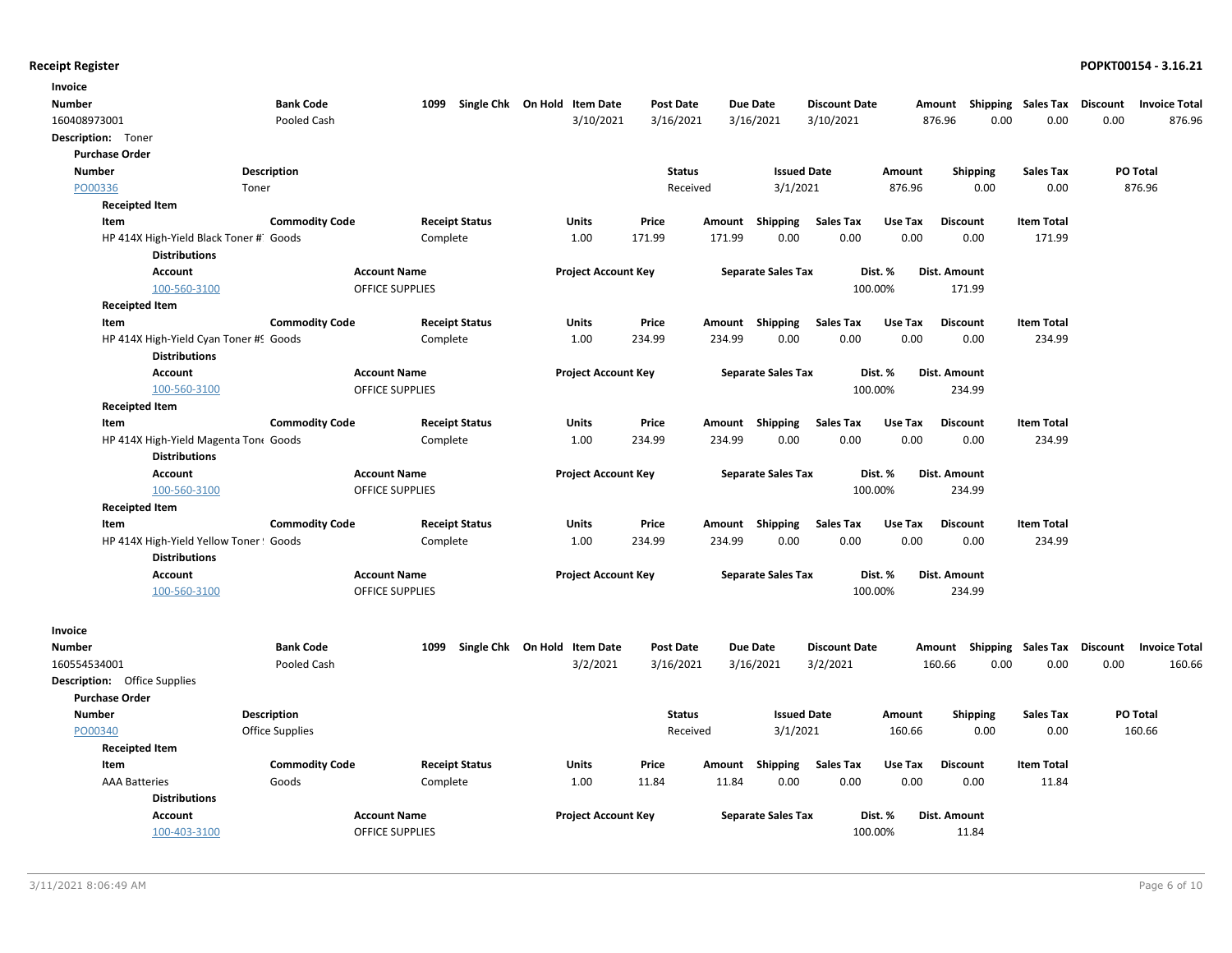|                                         | <b>Receipted Item</b>                                 |                       |                         |                       |                              |                  |                           |                           |                          |                               |                                    |                   |                       |                      |
|-----------------------------------------|-------------------------------------------------------|-----------------------|-------------------------|-----------------------|------------------------------|------------------|---------------------------|---------------------------|--------------------------|-------------------------------|------------------------------------|-------------------|-----------------------|----------------------|
| Item                                    |                                                       | <b>Commodity Code</b> |                         | <b>Receipt Status</b> | <b>Units</b>                 | Price            |                           | Amount Shipping           | <b>Sales Tax</b>         | Use Tax                       | <b>Discount</b>                    | <b>Item Total</b> |                       |                      |
| File Boxes                              |                                                       | Goods                 |                         | Complete              | 2.00                         | 28.17            | 56.34                     | 0.00                      | 0.00                     | 0.00                          | 0.00                               | 56.34             |                       |                      |
|                                         | <b>Distributions</b>                                  |                       |                         |                       |                              |                  |                           |                           |                          |                               |                                    |                   |                       |                      |
|                                         | Account                                               |                       | <b>Account Name</b>     |                       | <b>Project Account Key</b>   |                  |                           | <b>Separate Sales Tax</b> |                          | Dist. %                       | Dist. Amount                       |                   |                       |                      |
|                                         | 100-403-3100                                          |                       | <b>OFFICE SUPPLIES</b>  |                       |                              |                  |                           |                           |                          | 100.00%                       | 56.34                              |                   |                       |                      |
|                                         | <b>Receipted Item</b>                                 |                       |                         |                       |                              |                  |                           |                           |                          |                               |                                    |                   |                       |                      |
| Item                                    |                                                       | <b>Commodity Code</b> |                         | <b>Receipt Status</b> | <b>Units</b>                 | Price            |                           | Amount Shipping           | <b>Sales Tax</b>         | Use Tax                       | <b>Discount</b>                    | <b>Item Total</b> |                       |                      |
|                                         | Imaging Drum                                          | Goods                 |                         | Complete              | 1.00                         | 49.33            | 49.33                     | 0.00                      | 0.00                     | 0.00                          | 0.00                               | 49.33             |                       |                      |
|                                         | <b>Distributions</b>                                  |                       |                         |                       |                              |                  |                           |                           |                          |                               |                                    |                   |                       |                      |
|                                         | <b>Account</b>                                        |                       | <b>Account Name</b>     |                       | <b>Project Account Key</b>   |                  |                           | <b>Separate Sales Tax</b> |                          | Dist. %                       | <b>Dist. Amount</b>                |                   |                       |                      |
|                                         | 100-403-3100                                          |                       | <b>OFFICE SUPPLIES</b>  |                       |                              |                  |                           |                           |                          | 100.00%                       | 49.33                              |                   |                       |                      |
|                                         | <b>Receipted Item</b>                                 |                       |                         |                       |                              |                  |                           |                           |                          |                               |                                    |                   |                       |                      |
| Item                                    |                                                       | <b>Commodity Code</b> |                         | <b>Receipt Status</b> | Units                        | Price            |                           | Amount Shipping           | <b>Sales Tax</b>         | Use Tax                       | <b>Discount</b>                    | <b>Item Total</b> |                       |                      |
| Markers                                 |                                                       | Goods                 |                         | Complete              | 1.00                         | 5.99             | 5.99                      | 0.00                      | 0.00                     | 0.00                          | 0.00                               | 5.99              |                       |                      |
|                                         | <b>Distributions</b>                                  |                       |                         |                       |                              |                  |                           |                           |                          |                               |                                    |                   |                       |                      |
|                                         | Account                                               |                       | <b>Account Name</b>     |                       | <b>Project Account Key</b>   |                  |                           | <b>Separate Sales Tax</b> |                          | Dist. %                       | Dist. Amount                       |                   |                       |                      |
|                                         | 100-403-3100                                          |                       | OFFICE SUPPLIES         |                       |                              |                  |                           |                           |                          | 100.00%                       | 5.99                               |                   |                       |                      |
|                                         | <b>Receipted Item</b>                                 |                       |                         |                       |                              |                  |                           |                           |                          |                               |                                    |                   |                       |                      |
| Item                                    |                                                       | <b>Commodity Code</b> |                         | <b>Receipt Status</b> | Units                        | Price            |                           | Amount Shipping           | Sales Tax                | Use Tax                       | <b>Discount</b>                    | <b>Item Total</b> |                       |                      |
|                                         | <b>Presentation Binders</b>                           | Goods                 |                         | Complete              | 4.00                         | 9.29             | 37.16                     | 0.00                      | 0.00                     | 0.00                          | 0.00                               | 37.16             |                       |                      |
|                                         | <b>Distributions</b>                                  |                       |                         |                       |                              |                  |                           |                           |                          |                               |                                    |                   |                       |                      |
|                                         | Account                                               |                       | <b>Account Name</b>     |                       | <b>Project Account Key</b>   |                  |                           | <b>Separate Sales Tax</b> |                          | Dist. %                       | Dist. Amount                       |                   |                       |                      |
|                                         | 100-403-3100                                          |                       | <b>OFFICE SUPPLIES</b>  |                       |                              |                  |                           |                           |                          | 100.00%                       | 37.16                              |                   |                       |                      |
|                                         |                                                       |                       |                         |                       |                              |                  |                           |                           |                          |                               |                                    |                   |                       |                      |
| <b>Vendor Number</b><br>00478           | <b>Vendor DBA</b><br><b>REINERT PAPER &amp; CHEMI</b> |                       |                         |                       |                              |                  |                           |                           |                          | <b>Vendor Total Discount:</b> |                                    | 0.00              | <b>Invoice Total:</b> | 537.17               |
| Invoice                                 |                                                       |                       |                         |                       |                              |                  |                           |                           |                          |                               |                                    |                   |                       |                      |
| <b>Number</b>                           |                                                       | <b>Bank Code</b>      |                         | 1099                  | Single Chk On Hold Item Date | <b>Post Date</b> |                           | <b>Due Date</b>           | <b>Discount Date</b>     |                               | Amount Shipping Sales Tax Discount |                   |                       | <b>Invoice Total</b> |
| 423028                                  |                                                       | Pooled Cash           |                         |                       | 3/5/2021                     | 3/16/2021        |                           | 3/16/2021                 | 3/5/2021                 |                               | 537.17<br>0.00                     | 0.00              | 0.00                  | 537.17               |
| <b>Description:</b> Janitorial Supplies |                                                       |                       |                         |                       |                              |                  |                           |                           |                          |                               |                                    |                   |                       |                      |
| <b>Purchase Order</b>                   |                                                       |                       |                         |                       |                              |                  |                           |                           |                          |                               |                                    |                   |                       |                      |
| <b>Number</b>                           |                                                       | <b>Description</b>    |                         |                       |                              | <b>Status</b>    |                           | <b>Issued Date</b>        |                          | Amount                        | <b>Shipping</b>                    | <b>Sales Tax</b>  |                       | PO Total             |
| PO00352                                 |                                                       | Janitorial Supplies   |                         |                       |                              |                  | <b>Partially Received</b> | 3/5/2021                  |                          | 537.17                        | 0.00                               | 0.00              |                       | 537.17               |
|                                         | <b>Receipted Item</b>                                 |                       |                         |                       |                              |                  |                           |                           |                          |                               |                                    |                   |                       |                      |
| Item                                    |                                                       |                       |                         |                       | Units                        | Price            |                           |                           |                          | Use Tax                       | <b>Discount</b>                    | <b>Item Total</b> |                       |                      |
|                                         |                                                       | <b>Commodity Code</b> |                         | <b>Receipt Status</b> | 1.00                         |                  |                           | Amount Shipping           | <b>Sales Tax</b><br>0.00 |                               |                                    |                   |                       |                      |
|                                         | Carpet Cleaner<br><b>Distributions</b>                | Goods                 |                         | Complete              |                              | 14.59            | 14.59                     | 0.00                      |                          | 0.00                          | 0.00                               | 14.59             |                       |                      |
|                                         |                                                       |                       |                         |                       |                              |                  |                           |                           |                          |                               |                                    |                   |                       |                      |
|                                         | Account                                               |                       | <b>Account Name</b>     |                       | <b>Project Account Key</b>   |                  |                           | <b>Separate Sales Tax</b> |                          | Dist. %                       | Dist. Amount                       |                   |                       |                      |
|                                         | 100-518-3320                                          |                       | <b>JANITOR SUPPLIES</b> |                       |                              |                  |                           |                           |                          | 100.00%                       | 14.59                              |                   |                       |                      |
|                                         | <b>Receipted Item</b>                                 |                       |                         |                       |                              |                  |                           |                           |                          |                               |                                    |                   |                       |                      |
| Item                                    |                                                       | <b>Commodity Code</b> |                         | <b>Receipt Status</b> | Units                        | Price            |                           | Amount Shipping           | <b>Sales Tax</b>         | Use Tax                       | <b>Discount</b>                    | <b>Item Total</b> |                       |                      |
| <b>CP Towels</b>                        |                                                       | Goods                 |                         | Complete              | 3.00                         | 26.08            | 78.24                     | 0.00                      | 0.00                     | 0.00                          | 0.00                               | 78.24             |                       |                      |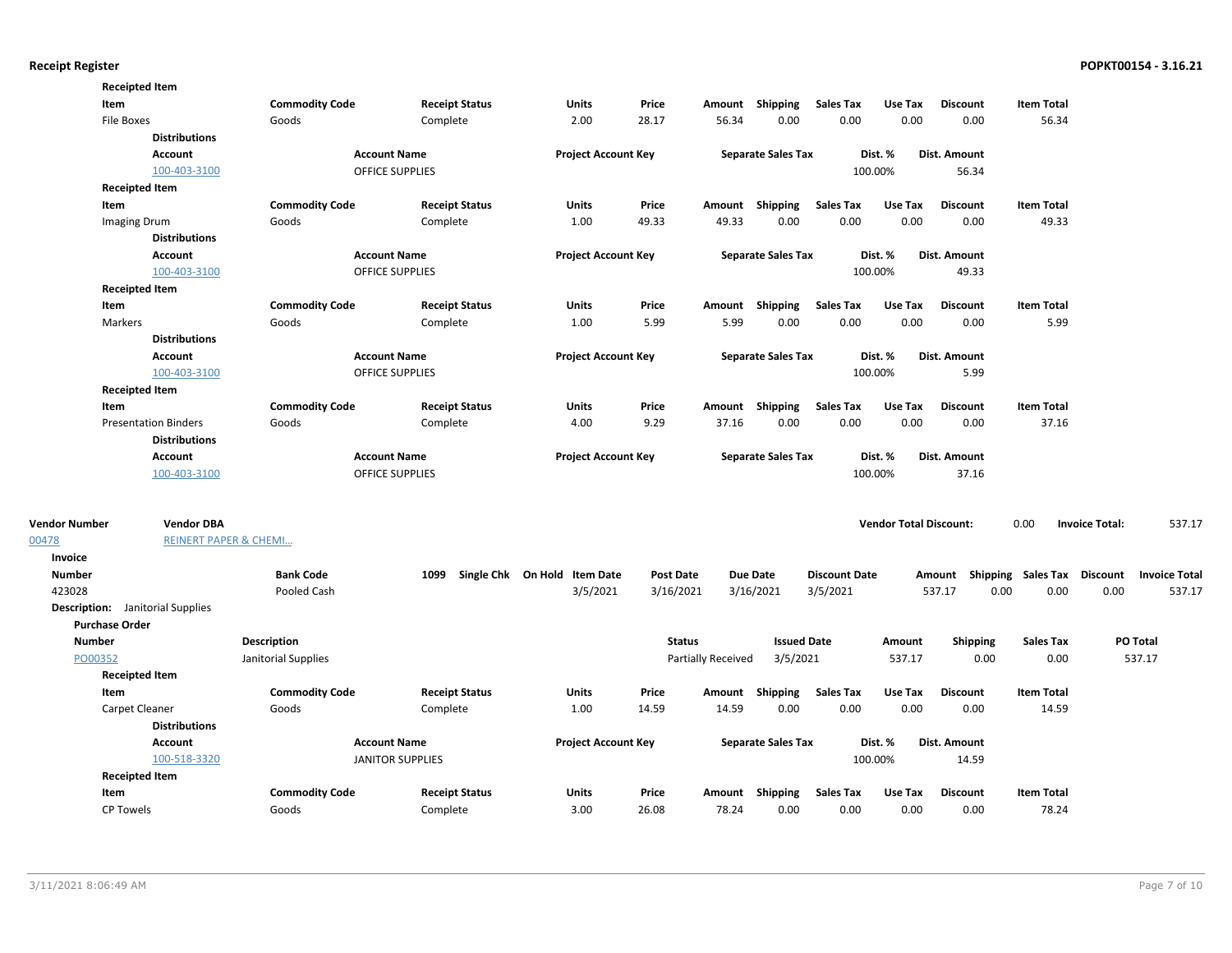|                       | <b>Distributions</b> |                       |                         |                            |       |        |                           |                  |         |                 |                   |
|-----------------------|----------------------|-----------------------|-------------------------|----------------------------|-------|--------|---------------------------|------------------|---------|-----------------|-------------------|
|                       | <b>Account</b>       |                       | <b>Account Name</b>     | <b>Project Account Key</b> |       |        | <b>Separate Sales Tax</b> |                  | Dist. % | Dist. Amount    |                   |
|                       | 100-518-3320         |                       | <b>JANITOR SUPPLIES</b> |                            |       |        |                           |                  | 100.00% | 78.24           |                   |
| <b>Receipted Item</b> |                      |                       |                         |                            |       |        |                           |                  |         |                 |                   |
| Item                  |                      | <b>Commodity Code</b> | <b>Receipt Status</b>   | Units                      | Price | Amount | Shipping                  | <b>Sales Tax</b> | Use Tax | <b>Discount</b> | <b>Item Total</b> |
| excellente            |                      | Goods                 | Complete                | 3.00                       | 7.90  | 23.70  | 0.00                      | 0.00             | 0.00    | 0.00            | 23.70             |
|                       | <b>Distributions</b> |                       |                         |                            |       |        |                           |                  |         |                 |                   |
|                       | <b>Account</b>       |                       | <b>Account Name</b>     | <b>Project Account Key</b> |       |        | <b>Separate Sales Tax</b> |                  | Dist. % | Dist. Amount    |                   |
|                       | 100-518-3320         |                       | <b>JANITOR SUPPLIES</b> |                            |       |        |                           |                  | 100.00% | 23.70           |                   |
| <b>Receipted Item</b> |                      |                       |                         |                            |       |        |                           |                  |         |                 |                   |
| Item                  |                      | <b>Commodity Code</b> | <b>Receipt Status</b>   | Units                      | Price | Amount | Shipping                  | <b>Sales Tax</b> | Use Tax | <b>Discount</b> | <b>Item Total</b> |
| Furn Polish           |                      | Goods                 | Partially Received      | 9.00                       | 4.49  | 40.41  | 0.00                      | 0.00             | 0.00    | 0.00            | 40.41             |
|                       | <b>Distributions</b> |                       |                         |                            |       |        |                           |                  |         |                 |                   |
|                       | <b>Account</b>       |                       | <b>Account Name</b>     | <b>Project Account Key</b> |       |        | <b>Separate Sales Tax</b> |                  | Dist. % | Dist. Amount    |                   |
|                       | 100-518-3320         |                       | <b>JANITOR SUPPLIES</b> |                            |       |        |                           |                  | 100.00% | 40.41           |                   |
| <b>Receipted Item</b> |                      |                       |                         |                            |       |        |                           |                  |         |                 |                   |
| Item                  |                      | <b>Commodity Code</b> | <b>Receipt Status</b>   | Units                      | Price | Amount | Shipping                  | <b>Sales Tax</b> | Use Tax | <b>Discount</b> | <b>Item Total</b> |
| gloves                |                      | Goods                 | Complete                | 3.00                       | 8.62  | 25.86  | 0.00                      | 0.00             | 0.00    | 0.00            | 25.86             |
|                       | <b>Distributions</b> |                       |                         |                            |       |        |                           |                  |         |                 |                   |
|                       | <b>Account</b>       |                       | <b>Account Name</b>     | <b>Project Account Key</b> |       |        | <b>Separate Sales Tax</b> |                  | Dist. % | Dist. Amount    |                   |
|                       | 100-518-3320         |                       | <b>JANITOR SUPPLIES</b> |                            |       |        |                           |                  | 100.00% | 25.86           |                   |
| <b>Receipted Item</b> |                      |                       |                         |                            |       |        |                           |                  |         |                 |                   |
| Item                  |                      | <b>Commodity Code</b> | <b>Receipt Status</b>   | Units                      | Price | Amount | Shipping                  | <b>Sales Tax</b> | Use Tax | <b>Discount</b> | <b>Item Total</b> |
| Liners                |                      | Goods                 | Complete                | 3.00                       | 23.38 | 70.14  | 0.00                      | 0.00             | 0.00    | 0.00            | 70.14             |
|                       | <b>Distributions</b> |                       |                         |                            |       |        |                           |                  |         |                 |                   |
|                       | <b>Account</b>       |                       | <b>Account Name</b>     | <b>Project Account Key</b> |       |        | <b>Separate Sales Tax</b> |                  | Dist. % | Dist. Amount    |                   |
|                       | 100-518-3320         |                       | <b>JANITOR SUPPLIES</b> |                            |       |        |                           |                  | 100.00% | 70.14           |                   |
| <b>Receipted Item</b> |                      |                       |                         |                            |       |        |                           |                  |         |                 |                   |
| Item                  |                      | <b>Commodity Code</b> | <b>Receipt Status</b>   | Units                      | Price | Amount | Shipping                  | <b>Sales Tax</b> | Use Tax | <b>Discount</b> | <b>Item Total</b> |
| Lynx                  |                      | Goods                 | Complete                | 1.00                       | 10.91 | 10.91  | 0.00                      | 0.00             | 0.00    | 0.00            | 10.91             |
|                       | <b>Distributions</b> |                       |                         |                            |       |        |                           |                  |         |                 |                   |
|                       | <b>Account</b>       |                       | <b>Account Name</b>     | <b>Project Account Key</b> |       |        | <b>Separate Sales Tax</b> |                  | Dist. % | Dist. Amount    |                   |
|                       | 100-518-3320         |                       | <b>JANITOR SUPPLIES</b> |                            |       |        |                           |                  | 100.00% | 10.91           |                   |
| <b>Receipted Item</b> |                      |                       |                         |                            |       |        |                           |                  |         |                 |                   |
| Item                  |                      | <b>Commodity Code</b> | <b>Receipt Status</b>   | Units                      | Price | Amount | Shipping                  | <b>Sales Tax</b> | Use Tax | <b>Discount</b> | <b>Item Total</b> |
| Lynx Dis              |                      | Goods                 | Complete                | 1.00                       | 65.54 | 65.54  | 0.00                      | 0.00             | 0.00    | 0.00            | 65.54             |
|                       | <b>Distributions</b> |                       |                         |                            |       |        |                           |                  |         |                 |                   |
|                       | <b>Account</b>       |                       | <b>Account Name</b>     | <b>Project Account Key</b> |       |        | <b>Separate Sales Tax</b> |                  | Dist. % | Dist. Amount    |                   |
|                       | 100-518-3320         |                       | <b>JANITOR SUPPLIES</b> |                            |       |        |                           |                  | 100.00% | 65.54           |                   |
| <b>Receipted Item</b> |                      |                       |                         |                            |       |        |                           |                  |         |                 |                   |
| Item                  |                      |                       |                         |                            |       |        |                           |                  |         |                 |                   |
|                       |                      | <b>Commodity Code</b> | <b>Receipt Status</b>   | Units                      | Price | Amount |                           | Sales Tax        | Use Tax | <b>Discount</b> | <b>Item Total</b> |
| Meter Spray           |                      | Goods                 | Complete                | 12.00                      | 3.78  | 45.36  | <b>Shipping</b><br>0.00   | 0.00             | 0.00    | 0.00            | 45.36             |
|                       | <b>Distributions</b> |                       |                         |                            |       |        |                           |                  |         |                 |                   |
|                       | <b>Account</b>       |                       | <b>Account Name</b>     | <b>Project Account Key</b> |       |        | <b>Separate Sales Tax</b> |                  | Dist. % | Dist. Amount    |                   |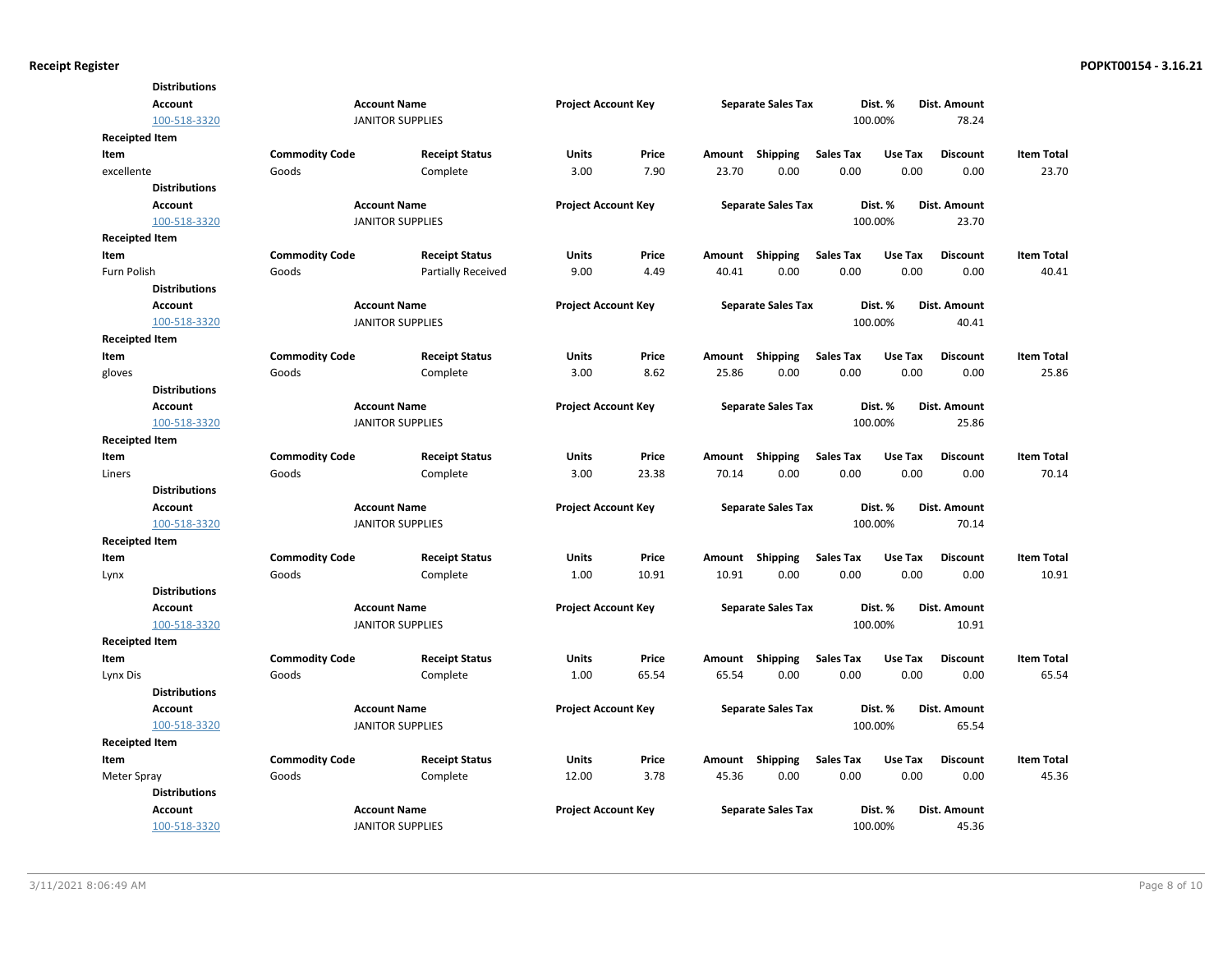|                            | <b>Receipted Item</b>                 |                         |                         |                              |                  |                |                           |                      |                               |                     |                                    |                                |
|----------------------------|---------------------------------------|-------------------------|-------------------------|------------------------------|------------------|----------------|---------------------------|----------------------|-------------------------------|---------------------|------------------------------------|--------------------------------|
| Item                       |                                       | <b>Commodity Code</b>   | <b>Receipt Status</b>   | Units                        | Price            | Amount         | Shipping                  | <b>Sales Tax</b>     | Use Tax                       | <b>Discount</b>     | <b>Item Total</b>                  |                                |
|                            | <b>MF Towels</b>                      | Goods                   | Complete                | 2.00                         | 22.89            | 45.78          | 0.00                      | 0.00                 | 0.00                          | 0.00                | 45.78                              |                                |
|                            | <b>Distributions</b>                  |                         |                         |                              |                  |                |                           |                      |                               |                     |                                    |                                |
|                            | Account                               | <b>Account Name</b>     |                         | <b>Project Account Key</b>   |                  |                | <b>Separate Sales Tax</b> |                      | Dist. %                       | <b>Dist. Amount</b> |                                    |                                |
|                            | 100-518-3320                          | <b>JANITOR SUPPLIES</b> |                         |                              |                  |                |                           |                      | 100.00%                       | 45.78               |                                    |                                |
|                            | <b>Receipted Item</b>                 |                         |                         |                              |                  |                |                           |                      |                               |                     |                                    |                                |
| Item                       |                                       | <b>Commodity Code</b>   | <b>Receipt Status</b>   | Units                        | Price            | Amount         | Shipping                  | <b>Sales Tax</b>     | Use Tax                       | <b>Discount</b>     | <b>Item Total</b>                  |                                |
|                            | <b>Rest Stop</b>                      | Goods                   | Complete                | 36.00                        | 3.24             | 116.64         | 0.00                      | 0.00                 | 0.00                          | 0.00                | 116.64                             |                                |
|                            | <b>Distributions</b>                  |                         |                         |                              |                  |                |                           |                      |                               |                     |                                    |                                |
|                            | Account                               | <b>Account Name</b>     |                         | <b>Project Account Key</b>   |                  |                | <b>Separate Sales Tax</b> |                      | Dist. %                       | Dist. Amount        |                                    |                                |
|                            | 100-518-3320                          | <b>JANITOR SUPPLIES</b> |                         |                              |                  |                |                           |                      | 100.00%                       | 116.64              |                                    |                                |
| <b>Vendor Number</b>       | <b>Vendor DBA</b>                     |                         |                         |                              |                  |                |                           |                      | <b>Vendor Total Discount:</b> |                     | 0.00                               | <b>Invoice Total:</b>          |
|                            | <b>Reliable Chevrolet</b>             |                         |                         |                              |                  |                |                           |                      |                               |                     |                                    | 30,602.00                      |
| <b>VEN02104</b><br>Invoice |                                       |                         |                         |                              |                  |                |                           |                      |                               |                     |                                    |                                |
| <b>Number</b>              |                                       | <b>Bank Code</b>        | 1099                    | Single Chk On Hold Item Date | <b>Post Date</b> |                | Due Date                  | <b>Discount Date</b> |                               |                     | Amount Shipping Sales Tax Discount | <b>Invoice Total</b>           |
| 360537                     |                                       | Pooled Cash             |                         | 2/11/2021                    | 3/16/2021        |                | 3/16/2021                 | 2/11/2021            |                               | 30,602.00           | 0.00<br>0.00                       | 0.00<br>30,602.00              |
|                            | Description: 2021 Silverado Crew Cab  |                         |                         |                              |                  |                |                           |                      |                               |                     |                                    |                                |
| <b>Purchase Order</b>      |                                       |                         |                         |                              |                  |                |                           |                      |                               |                     |                                    |                                |
| <b>Number</b>              |                                       | <b>Description</b>      |                         |                              |                  | <b>Status</b>  | <b>Issued Date</b>        |                      | Amount                        | <b>Shipping</b>     | <b>Sales Tax</b>                   | PO Total                       |
| PO00059                    |                                       | 2021 Silverado Crew Cab |                         |                              |                  | Received       | 10/6/2020                 |                      | 30,602.00                     | 0.00                | 0.00                               | 30,602.00                      |
|                            | <b>Receipted Item</b>                 |                         |                         |                              |                  |                |                           |                      |                               |                     |                                    |                                |
| Item                       |                                       | <b>Commodity Code</b>   | <b>Receipt Status</b>   | <b>Units</b>                 | Price            | Amount         | Shipping                  | <b>Sales Tax</b>     | Use Tax                       | <b>Discount</b>     | <b>Item Total</b>                  |                                |
|                            | 2021 Chevrolet silverado 1500 W Goods |                         | Complete                | 1.00                         | 30,602.00        | 30,602.00      | 0.00                      | 0.00                 | 0.00                          | 0.00                | 30,602.00                          |                                |
|                            | <b>Distributions</b>                  |                         |                         |                              |                  |                |                           |                      |                               |                     |                                    |                                |
|                            | Account                               | <b>Account Name</b>     |                         | <b>Project Account Key</b>   |                  |                | <b>Separate Sales Tax</b> |                      | Dist. %                       | Dist. Amount        |                                    |                                |
|                            | 100-406-5750                          |                         | PURCHASE OF AUTOMOBILES |                              |                  |                |                           |                      | 100.00%                       | 30,602.00           |                                    |                                |
| <b>Packet Totals</b>       |                                       |                         |                         |                              |                  |                |                           |                      |                               |                     |                                    |                                |
| 9<br>Vendors:              | Invoices: 16                          | Purchase Orders: 16     |                         | Amount: 34,776.89            |                  | Shipping: 9.16 |                           | Tax: 0.00            |                               | Discount: 0.00      |                                    | <b>Total Amount: 34.786.05</b> |
|                            |                                       |                         |                         |                              |                  |                |                           |                      |                               |                     |                                    |                                |